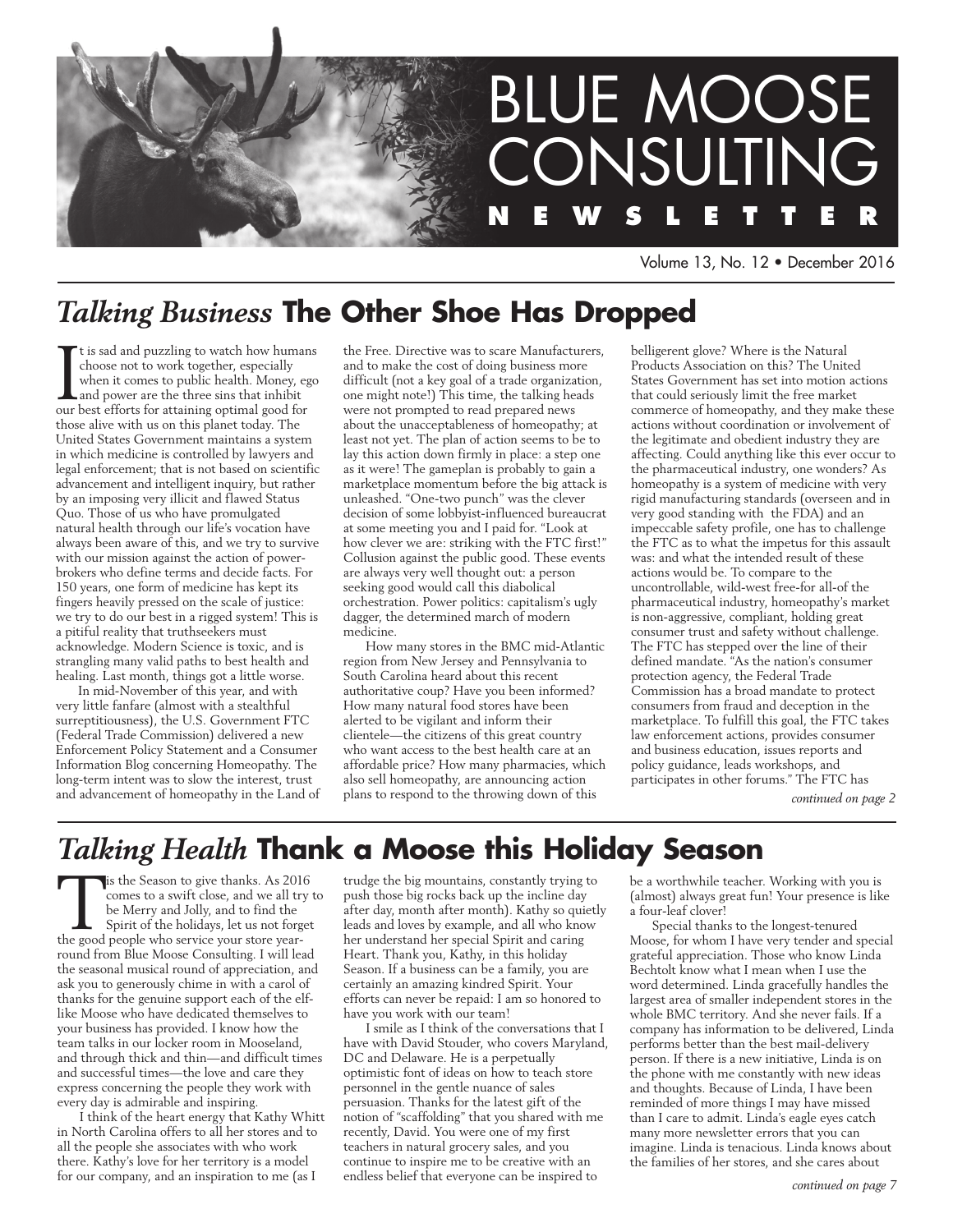#### **The Other Shoe Has Dropped**  *continued from page 1*

cozied up with the tobacco industry for 150 years: maybe they should direct their firepower in areas that will improve the public good? Attacking Homeopathy? This audacity has the smell that is always present when a governmental agency acts to deceive. The FTC is officially out of order!

The statements from the FTC on their new agenda against homeopathy are important, as they openly prove to everyone—in print—that this oversight and regulatory department neither understands the veracity of homeopathic medicine, nor is willing to give credence to the basic tenants that make Homeopathy the second most widely used form of medicine around the world. The FTC cannot differentiate between good medicine, fraud, the tsunami of Ponzi schemes in our financial system and Crazy Eddie's antics that redefined television fraud in this country 30 years ago. Certainly, the FTC should not be the arbiter of any current, legally-defined medicinal system: this move defines overreach.

It should be noted that IF our government were going to use tax-payer money wisely, then at some point an investigation should be conducted which studied the sales of homeopathic flucare products, and how well they work for consumers. How millions of dosages of homeopathics are used by people successfully for the symptoms of cold and flu and respiratory conditions in the Immune Challenge Season, and how homeopathy successfully plays into the public health equation. I know from the limited scope of people whom I know who use homeopathy that there is intriguing data to be investigated here. Successes need to be pursued and encouraged (not legally destroyed). That is, if our government is interested in the truth on best ways to safeguard its people which I would hope that it is.

For example: if an assertion were made that homeopathy was a substance that contained nothing and did no harm, and that the use of homeopathy cut down the time and severity of the debilities caused by the flu virus, then there should never be a movement to deter this nondangerous product's use! Think about that. The logic is mind-boggling. Repeating, government over-reach.

The fact is that there is excellent and replicable evidence that homeopathy works that can easily be found in scientific journals around the world. Historical and accumulating evidence. Homeopathy is used in industrialized countries for its effectiveness by educated consumers seeking health, and in the world's poorer societies for its cost. And therein lies the problem: homeopathy is not expensive. The powers that be have not found a way to make money off this form of medicine, that can provide such effectiveness in alleviating the suffering of others.

And the sad humor apparent here is that the dominant form of medicine—the closedminded guardians of modern science—has not yet been able to dis-prove that homeopathy works! Satisfied and healthy people are a scary proposition for a for-profit allopathic monolith. After years of off-handed shunning of the successes of homeopathy, the dirty work is

being foisted onto an agency with no bearing to discuss the issue. Last resort, bring in the FTC.

Facts are, the mainstream medical establishment is perplexed and more than mildly puzzled that the consumer—given the choice— likes the price, the energetic effect, the safety-profile and the effectiveness that they find in using homeopathy for the scope of issues that homeopathy covers in the HPUS, the Homeopathic Pharmacopoeia of the United States. This current and active government document about the function, purpose and viability of homeopathy does not seem to need to be referenced in the latest directive by the FTC. It is not as if one agency is not talking to another agency; it is as if one agency is trying to define laws and affect universal public access and healthcare according to its own, very smallminded opinion on an issue that is much more science than commerce. What can we take from the FTC acting alone here?

Which brings us back to the FDA. Blue Moose Consulting warned that something deceptive and unseemly was afoot in the two articles that I wrote (my opinions fully; and not reflecting the disposition s of any other entity or organization) about intriguing and puzzling hearings that The Food and Drug Administration sprung on the world of Homeopathic Medicine as reported in the April and May 2015 editions of the Blue Moose Consulting newsletter.

At that time, I did frontline reporting (I listened to the entire proceedings) on the wacky show trial that was organized by our government for a quick defined periodic review of Homeopathy. I reported with an open mind that I left those hearing more impressed with homeopathy than I had ever been: that—being forced to make a stand to prove its medicinal veracity before a panel of learned people homeopathy proved many things. That it was above all else safe (and of course the elephant not in the room was the pharmaceutical industry, which could never pass that first litmus test!). Evidence was presented to show that homeopathy was used in first-line medicine in emergency room triage in acute life-threatening situations, with amazing effectiveness. It was clearly shown that homeopathy is embraced by the medicine of the future—complementary healthcare—and that any doctor/healthcare practitioner who tried homeopathy with an open mind found that in clinical practice it is a noble, reliable and an essential tool. Historical evidence was presented, present day successes commented upon, large-scale public health initiatives explained and an earnest attempt was made to explain 21st Century Medicine to the powers that be.

What was missing—to me—was the whack over the head needed for these learned people who were purportedly investigating a form of medicine that they were unwilling to grasp that they had done nothing to try to understand. If we were discussing the use of homeopathy with pets, I could easily have called this a Kangaroo Court. It was evident throughout that they were so clinging to their current health prescriptions—a system we all must note is failing—that they were afraid to correlate homeopathy with the advancements of science in physics, in energy medicine and in the expansion of our understanding of that

infinitesimal dimension inward that we are finding as microscopes and their cousins get more sophisticated! Homeopathy reveals more truths about the medicine of the future than any current IPOs will ever provide: if all smart minds will start to look. But the blind doubter will never see.

A friend whom I admire who generally speaks for complementary healthcare spoke for the other side. Our side won the debate.

Winning the argument is not always the victory in power politics though. The true grade that can be made about this FDA trial was that the awareness, the base-line intelligence and the interest of the judges was subpar and actually embarrassing. Judicial panel: you looked sad. Find the documents and judge for yourself. The questions asked by the esteemed science and healthcare experts were less informed than your newest customer. It was like putting me onto a panel for the Hadron Collider, and asking me to make judgement on the efficacy of what the purpose and importance of the project was. The FDA experts were clueless. There were maybe two lucid and fair, conscientious questions asked. The event ended without a bang or a whimper. Homeopathic was being reviewed, in two days, and the hosts thanked the participants for their time and everyone was dismissed. Go home and wait and see what we decide.

Now, it almost seems like an elaborate and complicated government-colluded shell game. Try to work with the FDA—educate and establish dialogue—and then discover the blind-side from the FTC. Commerce. Who needs mainstream science to disprove homeopathy: who needs the world of scientists and doctors to comment on valid medicine? The die was cast in one sentence somewhere in Medical School: homeopathy is the enemy —it cannot work. Let's let the powers of commerce make the declarative statements on public health. So blind they cannot see.

So look at their objections, conjectures and objectives. This is our history, occurring in our lifetime. Read what the FTC has to say, and see how many flaws you can find in their conclusions. They touch upon innuendo that homeopathy may not work, and then they lay down the hammer with an authority that they are protecting the consumer from fraud. Some may say, "Wow;" and others may comment, "well-played", and what I am honestly feeling I will not put into print (sometimes it is wise to withhold visceral truths). The FTC is the assassin. Or at least the first knife drawn in this latest long-term agenda to eliminate homeopathy from consumer access and health practitioner's medicine cabinets.

Why? I think that we all know why. (I heard a statement that deeply affected me today: "Democracy does tend to degrade. It does not support itself.") The powers that be are, by nature, always working with inhuman energies to accrue more power. The intent of cooperation and agreement is the hardest virtue to attain. The allegory of the seven deadly sins is always clear and present, and we all need to be ever-vigilant to oppose those who try to limit the common good as they attempt gain for themselves.

When Samuel Hahnemann created homeopathy, he was looking for a source for *continued on page 6*

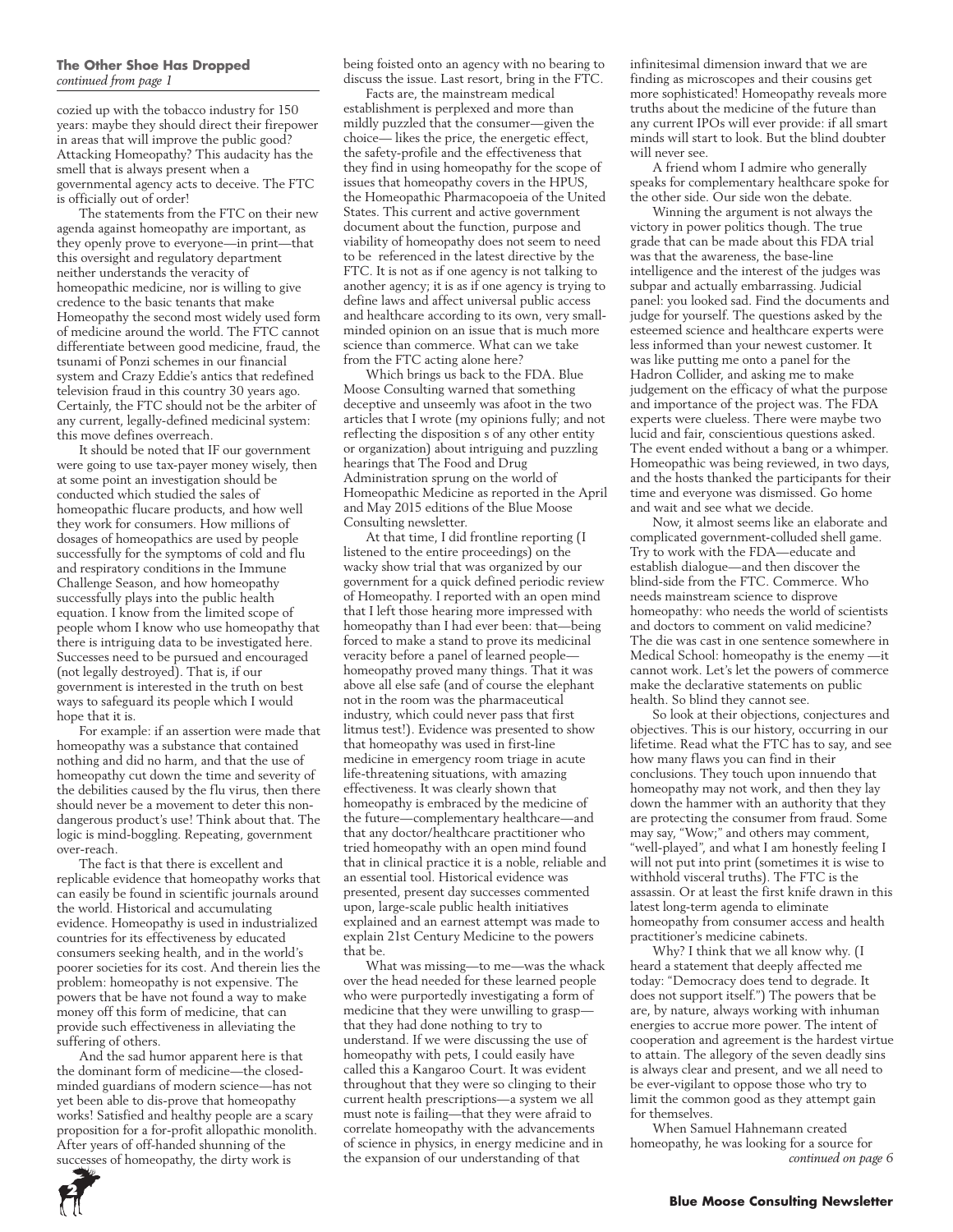

**December Promos 20% OFF select OTC formulas**

Liquid or Pellet complexes listed below^ (Qty 4+ per SKU) \* Shelf tags announcing the sale included with your order

**• Appetite ~ Craving Control • Hangover Help • Tobacco Withdrawal** • **Kids Tummy Upset NOVEMBER Promo Items:**

*Appetite ~ Craving Control* — for symptoms associated with appetite control such as overeating, cravings, fatigue + emotional discomfort. (N027) *Hangover Help* — for symptoms associated with intoxication including nausea,

dizziness, discomfort + headache. (N215)

*Tobacco Withdrawal* — for symptoms associated with tobacco use such as anxiety, cravings, irritability, respiratory conditions + stress caused by abstinence (N030) Kids Tummy Upset - for symptoms associated with digestive discomfort such as nausea, "spitting up," vomiting, cramping, pain + gas. (P020) *Tummy Upset: because the Holidays can be tough on kids….*

Why Choose NEWTON? • Expertise & Experience • Quality & Safety • Easy to Use • Variety & Selection • Environmental Awareness • Economical & Efficient

**NEWTON Complexes for Adults** are specially-formulated combination homeopathic remedies for a wide variety of self-limiting conditions. All remedies are safe for use by people and pets of any age. Take a moment to train yourself and your staff: 6 minute video on the December Newton products at

www.youtube.com/watch?v=yWyR2uijm9k&list=PLHkYMSLeqfDnjn7KOJZnVv6YVPz TpCSsU&index=11

#### **Product NOTES:**

*~ Learn + get free product:* \* Go to Newton Homeopathics Education website

http://learning.newtonlabs.net; \* scroll down to the "Learn Stuff-Earn Stuff:" \* Store staff members who participate in 4 videos/quizzes receive a FREE Newton Complex product *~ Carry the pellet options of the best-sellers:* (average pellets in 1 oz. glass bottle = 625-675 pellets

by weight) **NEW YEAR COMING! TIME TO ENCOURAGE Jump~Start Your Health!**<br>**Multiple symptoms, but not sure where to start?** Begin with NEWTON's Jump-Start Your<br>Health! Clear the path for your body to heal naturally through detoxificati multiple symptoms with single remedies can be challenging. Jump-Start Your Health!, a unique trio of<br>combination remedies formulated for balance and wellness, will help simplify the process. Note: All 3<br>complexes in the ki



#### **ASK YOUR BLUEBONNET REP about Bluebonnet's December 2016 THANK YOU Promotion**

Bluebonnet Nutrition — Celebrating 25 years of Nutritional Excellence

~~~~~~~~~~~~~~~~~~~~~~ **Super December Promo 20% OFF all month long**

~ Super Earth® Liquid Multi Whole-Foods-based Multivitamin & Multimineral with Mangosteen, Goji, Acai and Pomegranate extracts.+ Albion® Calci-K® Natural Tropical Fruit flavor 32 oz.

~~~~~~~~~~~~~~~~~~~~~~~~~~~~~~~~~~~~

#### **REMINDERS: New items**

• TARGETED CHOICE® STRESS RELIEF vegetable capsules

• EXTREME EDGE® NITRO POWDER raspberry flavor

• SUPER EARTH® ORGANIC VEGGIE PROTEIN® POWDER Natural Original Flavor FINALLY in 1#, 2# and 8=pak

**NEW all flavors also now in 2 lb. Canisters** 

\$35.37\$58.95 Vanilla Chai #1907 Chocolate #1911 Chocolate Mocha #1915

**Bluebonnet: The Most Certified Supplement Brand**

Let The Power Inside Give You the Leading Edge Celebrating 25 Years of Excellence



**Buy One Bottle. Help Two Heroes™** Promo Cause Opportunities end Decembr 30th Your Purchase Helps to Rebuild Lives – two at a time **Omega-3s to Vets; Omega-3s to their Rescued Service Dogs PRODUCT DISPLAYS + ENDCAP buy-ins**

# **@ 25% OFF mix & match eligible products**

Complete Omega™ – 60 ct., 120 ct.  $+ 8$  oz.  $+ 180$  ct. **Omega-3** – 60 ct. 120 ct.  $+8$  oz.  $+$ 180 ct.

Omega Curcumin 60 ct. NEW! Ultimate Omega® 2X 60 ct. NEW! Omega ONE - 30ct Ultimate Omega® - 60 ct. 120 ct. + 4 oz.+ 8 oz.+ 180 ct.

Vitamin D3 Gummies – 60 ct. + 120 ct. Omega-3 Pet™ – 90 ct. + 180 ct. **Omega-3 Pet™** – 2 oz. + 8 oz. Pet Cod Liver Oil – 8 oz.

DHA XTR $\overline{A}^{\text{TM}}$  – 60 ct.  $EPA - 60$  ct. EPA XTRA™ – 60 ct. Vitamin C Gummies – 60 ct. +

DHA - 90 ct. + 180 ct.  $\bullet \equiv$ 

**PAWS AND STRIDES** Promo raises contributions for this organization: through 12.31.16, while supplying omega-3s to Veterans and their service Dogs today, veterans frequently return from active duty with neurological and physical disabilities that make navigating daily life extremely challenging. Every day, 22 veteran suicides are reported. Meanwhile,

120 ct.

in animal shelters, 1.2 million dogs are euthanized every day. These dogs, when rescued and properly trained, have potential to change the lives of combat-wounded veterans. Paws and Stripes address the needs of both veterans and service dogs.



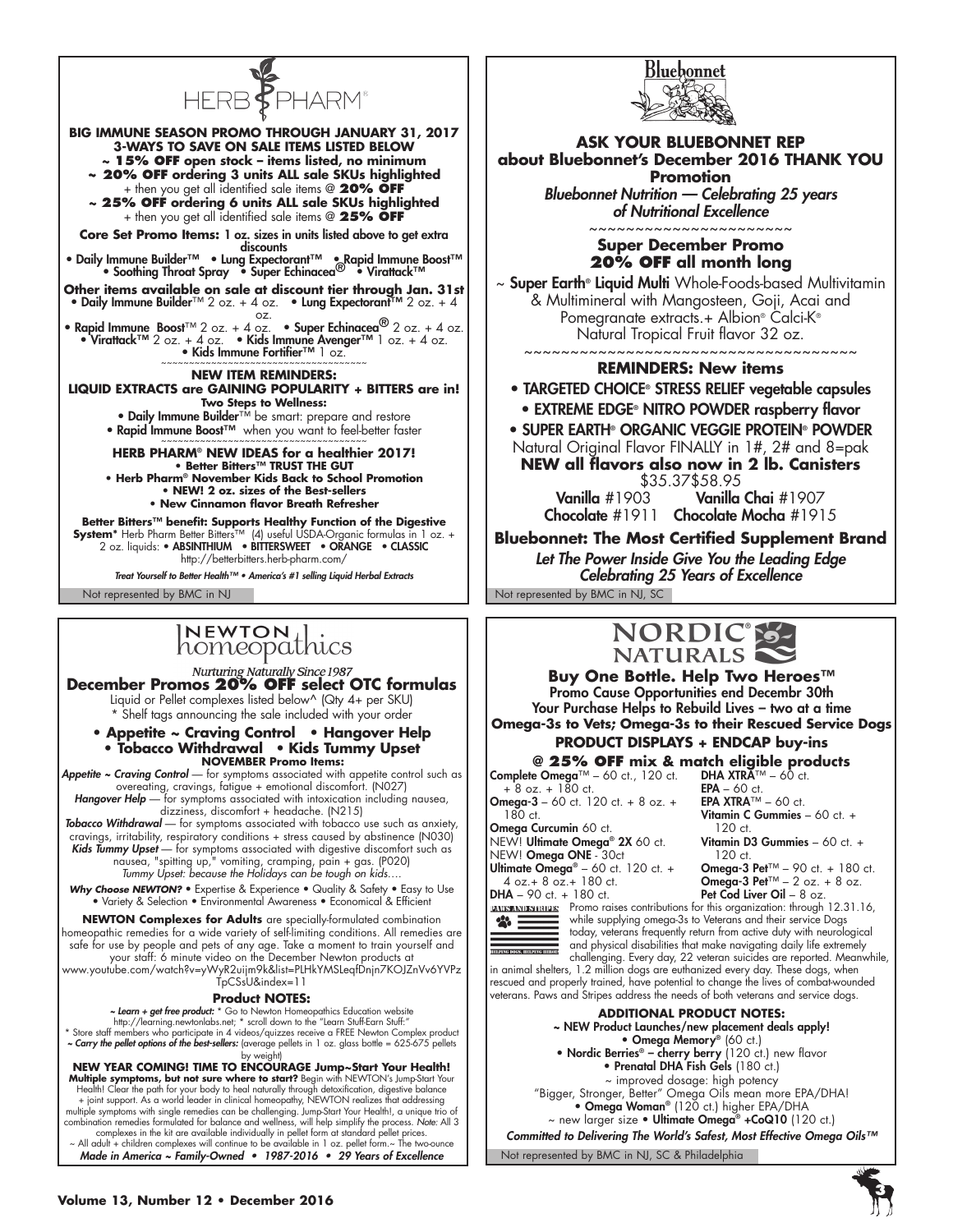

ReJUVOnate Yourself!



**Health Education** ☆ Health Products ☆ Aloe Vera

**DECEMBER Monthly Specials** Mix & Match, sale items listed below **12 items min for 15% off**

**24 items max for 20% off**

**Herbal Aloe Juice Concentrates:** *Holiday Health necessitates Aloe*

• Herbal Stomach PLUS Juice Concentrate 16 oz.

whole leaf unfiltered concentrate with no water added

• Herbal Stomach PLUS Juice Concentrate 32 oz.

• Herbal Detox PLUS Juice Concentrate 16 oz. one oz. daily! ActivAloe Certified from Certified Organic Leaves

> • Herbal Detox PLUS Juice Concentrate 32 oz.

• Animal Aloe topical  $4$  oz. *Aloe Vera is FOUNDATIONAL TO HEALTH*



### **December-January Bodycare Promotion\* Ylang Ylang & Ginger**

12 oz. bodycare • Shampoo • Conditioner • Hand & Body Lotion • Shower Gel • Massage & Body • Bath Salts 20 oz.

> **Discount per SKU: Buy 3 ea. = 10% OFF Buy 6 ea. = 15% OFF**

**Buy 12 ea. = 20% OFF**

#### **Terracotta Ylang Ylang & Ginger candles 10% OFF**

**in units of 4 ea. per style** ~ Cup Terracotta Soy Candle - 7.6 oz. ~ Amphora Terracotta Soy Candle - 7.4 oz. ~ Classic Terracotta Soy Candle - 7.1 oz.

~ Elegance Terracotta Soy Candle - 8.1 oz. (2 wicks) • Soy candles made in the USA in Santa Fe New Mexico

### **Aromaland Essential Oil Promo:**

10 ml (1/3 oz) beautiful new labels! **10% OFF in units of 3 ea.** ~ Ylang Ylang & Ginger Essential Oil ~ Ylang Ylang Essential Oil ~ Ginger Essential Oil \*must mention "BMC Special Discount" to get discounts with every order placed



# **Cold Weather, Indoor Evenings: BATH WEATHER**

Market a bath kit to those 100 *customers looking for a good bath Bath Brushes, clothes & towels* • Loofa Collection

• Sisal Collection

- The versatile Shower Brush!
- Exfoliating Body Gloves + Mitts
	- •Facial Cleansing
	- Exfoliating Cloth
	- Full Face Masks

#1-selling product in the catalogue, item #35: Flower Bath Sponge, extra thick

#### **Creating a New Category now!** 2017 means new business. 6-month investment December: January Bass Bath tools February: 'Love your Pets Month' Pet Groomer Collection

March-April: show those Bass Green Brushes

May: Bass Makeup Tools & Brushes June: Bass Shaving Tools + Military Brushes

*The Hair Doc Company: makers of The Green Brush® by Bass Brushes®*



*Providing Synergistic Ingredients to supercharge your health goals*

**Product of the Decade:** 

## **Reg'Activ™ Most Complete Probiotic Available:**

**Dr Ohhira's Probiotics®** from Dr. Ohhira to the World: the awardwinning Probiotic Original Formula, Essential Living Oils + Propolis PLUS® evolve from vegetable extracts, mushrooms, selected herbs, fruits + seaweeds, all naturally fermented for three years, assuring superior digestive + immune support. Hand-made in Japan with a true respect of nature & reverence for science.

#### **Seven (7) Best of Supplements Award 2008- 2015**

#### Reg'Activ™- powerful effects for CARDIO, DETOX + IMMUNE Wellness^ **A Probiotic Strain that Makes Antioxidants**

Discover Lactobacillus fermentum ME-3 ^ These statements have not been evaluated by the Food and Drug Administration.

This product is not intended to diagnose, treat, cure or prevent any disease.



The best lip balm for the world *December EcoLips Promotions^* **Holiday Ski Vacation 15% OFF Sun all winter long**

**• Classic SPF** 4 flavors: Berry, Mint, Vanilla + Assorted 4 display options: 36, 48, + 30 Eco-Clip reach-in displays

+ 24 pc. hanging cartons **• Zinc Sunscreen 'SPF 15'** 

**in 24 pc.displays** 3 options: Zinc Mint, Zinc Berry, Zinc Vanilla

**• Zinc Facestick 'SPF30'**  Vanilla Lavender 18 pc. big stick, non-nano, with organic ingredients.

#### **• Specialty Lip balms** 36 pc. displays ~ Gold w/baobab Unflavored ~ Hemp w/hemp seed oil Vanilla ~ Medicinal w/tea tree

**• Bee Free** fair-trade: non-gmo 24 ct.  $\sim$  Lemon-Lime. 24 ct. + 36 ct.  $\sim$  Superfruit  $\sim$  Sweet Mint ~ Unscented Unflavored

**• Pure & Simple** all 48 pcs. fruit flavors in a 100% edible formula ~ Coconut ~ Grape ~ Kiwi Strawberry ~ Assorted (16 each) ^ for Independent retail stores only, direct orders only ^ not to be combined with any other discounts

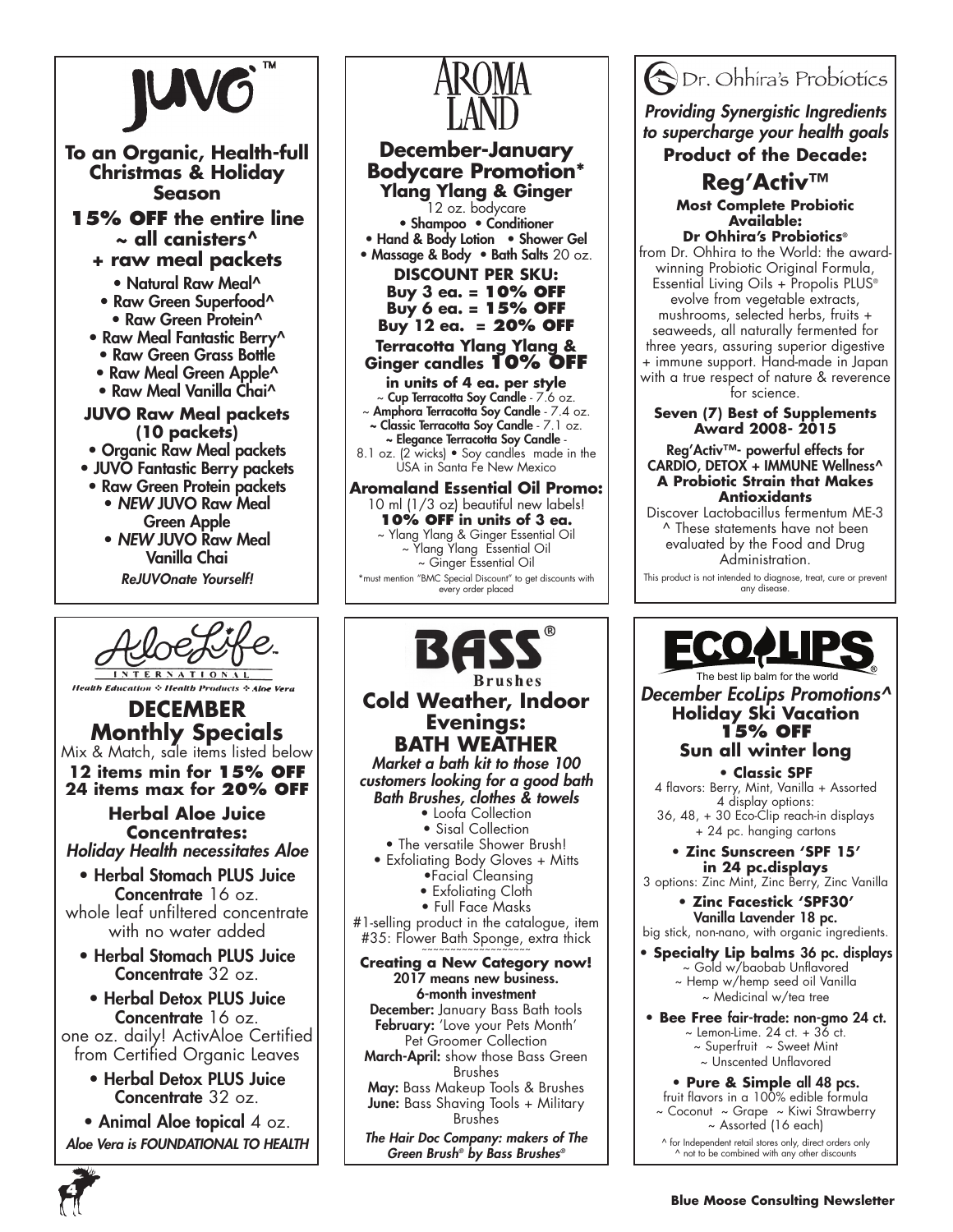# bodyceuticals

organic bodycare

# **Fill those Stockings with Lip-loving Organics!**

**Save up to 30% on POP Organic Lip Balm Flavors\*!**

12-pack boxes: buy more + save more Calendula Lip Balm<sup>'</sup>Stick .15 oz whls: \$2.95/MSRP: \$4.95

• Raspberry • Spearmint • Vanilla • Banana • Coconut • NEW! Dark Chocolate **Buy 2 get 10% off Buy 3 get 15% off Buy 4 = 20% off Buy 5 = 25% off Buy 6 = 30% off**

\* Discount does not apply to 'Unflavored' Calendula Lip Balm. Deal ends December 31st

**~ Bodycocktails™ 20%-OFF 2 oz. glass bottle** 

**Organic Calendula Age-Defying Body Serums** • Coconut Chi Ćhi • Pink Grapefruit • Vanilla Crème

**~ Holiday HOT BUY! \$5.00 Bodycocktail**™ Organic Almond Marzipan (reg. price  $$9.50$ ). \* must mention "HOLIDAY16" to receive deal price

# *Immune* **HEALTH BASICS** CLINICALLY PROVEN IMMUNE SUPPORT

December Immune-Season Promotion

# **BEST SELLERS SALE BUY 6 each + get 20% OFF**

## **#1-seller 500 mg 60 ct. #2-seller 250 mg 60 ct. #3-seller 250 mg 30 ct.**

SAVE \$88.68 wholesale with a minimum \$354.78  $W$ ellmune $^{\circ}$  purchase

^ must ask for discount when placing orders: mention "BMC Promotions"

\* These statements have not been evaluated by the Food and Drug Administration.

This product is not intended to diagnose, treat, cure or prevent any disease

www.wellmune.com • facebook.com/Wellmune twitter.com/wellmune • youtube.com/wellmune #bewellstaywell



**Holiday Hair Care Special 15% OFF these hair care products all December** • All 15 shades of Henna Cream

• All 9 shades of Henna Powder

• All 5 Color Fixation Hair Care products ~ Restorative Hair mask ~ Single Application ~ Leave-in Cream Conditioner

~ Restorative Shampoo

~ Restorative Conditioner

#### ~~~~~~~~~~~~~~~ **HEALTHY HOLIDAY NAIL OPTIONS Exotic Animals Nail Care by Surya SHIPPING NOW**

Surya Brasil's experience with vegan cosmetics, now in an exclusive line for nail beauty and care.

**DETOXIFY YOUR NAIL BEAUTY** 16 colors- smooth + sparkling

~ All are 7-free + certified cruelty-free + vegan

~ with a base, extra-shine coat, oil seal dryer + Remover to complete the line ask your BMC Rep for information and New ltem Placement

Detoxify Your Beauty *http://suryabrasilproducts.com*

# **MushroomScience**®

**December Medicinal Mushroom Special MAITAKE**

Anti-oxidant^, Immune Support^

**4 ea. = 10% 8 ea. = 15% 12 ea. = 20%**  $\sim$  on the following items: not combined with other specials ~ must mention 'BMC December Promotion' when placing order

#### **Maitake Organic, full spectrum, 300 mg per serving 90 Vcaps 25% polysaccharides hot water extract: wood-derived mushrooms**

Maitake (*Grifola frondosa*), contains polysaccharides in a unique beta-1,6 1,3 glucan structure. Research shows that these beta glucans stimulate the macrophages + have the ability to directly enhance the activity of Natural Killer (NK) cells, & to change NK precursor cells into activated NK cells.\* \* These statements have not been evaluated by the Food and

Drug Administration. This product is not intended to diagnose, treat, cure or prevent any disease.

Setting the standard for quality in medicinal mushrooms since 1994!



### **AROMALAND HOLIDAY GOODIES**

*Spruce up your Holiday Sales: make your store enticing*

**• Aroma Mist Room Sprays 30 ml ALL on sale 20% OFF through Dec. 30** • Angel – EVERGREEN • Peace – HOLIDAY

• Buddha – Goddess Spirit

**• Essential oils for the season 1/3 oz. (a) 10% OFF in eaches** • Frankincense • Myrrh

• Frankincense 10% - with jojoba oil

• Myrrh 10% - with jojoba oil • Spruce Needle • Pine Needle • Fir Needle

• 'Evergreen Blend': Fir Needle, Pine needle, Spruce

needle<br>• **'Celebrate Blend':** Orange, Cinnamon, Spruce,

Patchouli & Clove

**• Facial Serums: a whole new section for your bodycare set**

redesigned labels silver foils + silver + now with an added blend of jojoba, macadamia + olive oil

• Cleansing • Dry Skin • Sensitive Skin • Oily Skin • Problem Skin 1 oz. serums for five (5) Skin Types: all available now. INTRO PROMOTION through January 15th (in eaches). reg. wholesale \$12.49; on sale for \$9.99;

MSRP- \$24.00 **~ NEW Facial Serum Skin Repair** reg. wholesale \$24.99; on sale for \$19.99; MSRP- \$49.99

*for men + women—launching soon*



**December Immune Boost Focus & Support Promotion^**

It's that time of year: cold & flu season is upon us. **LINE DRIVES AVAILABLE NOW** ASK your BMC Rep for how you can offer a line drive

this month to end the year smart, and start the New Year Healthy!

*Line Drive means everything! Grow your business today!*

Super deals^ for EXISTING AC **20% OFF** no minimum **\$400+ wholesale orders: 25% OFF \$800+ wholesale orders: 30% OFF**

**+ Even better deals^ for New Accounts. 25% OFF** no minimum **\$400+ wholesale orders: 50% OFF DECEMBER Immune Boost Line Drives**  ^free shipping @ \$200 after discount

Oxylent<sup>®</sup> is the perfect habit for staying well + nipping seasonal problems in the bud: before they can cause havoc. Oxylent®- your Premier effervescent essential + now your fast-acting Sports workout support drink!

#### Sport Oxylent® is now available in a new flavor: Lemon Lime

3-in-1 Comprehensive Support for Energy, Stamina & Recovery Lemon Lime Burst Canisters: exciting!

30 servings # vita295 net wt. 7.8 oz. contains 140 mg S.O.D, whls.: \$23.97 MSRP \$39.95<br>~~~~~~~~~~~~~~~~~~~~~~

**DECEMBER SUPER SALE 25% OFF** "buy 6" Sport Oxylent® 15 ct. stick pak boxes for discount^

^ not to be combined with any other discounts

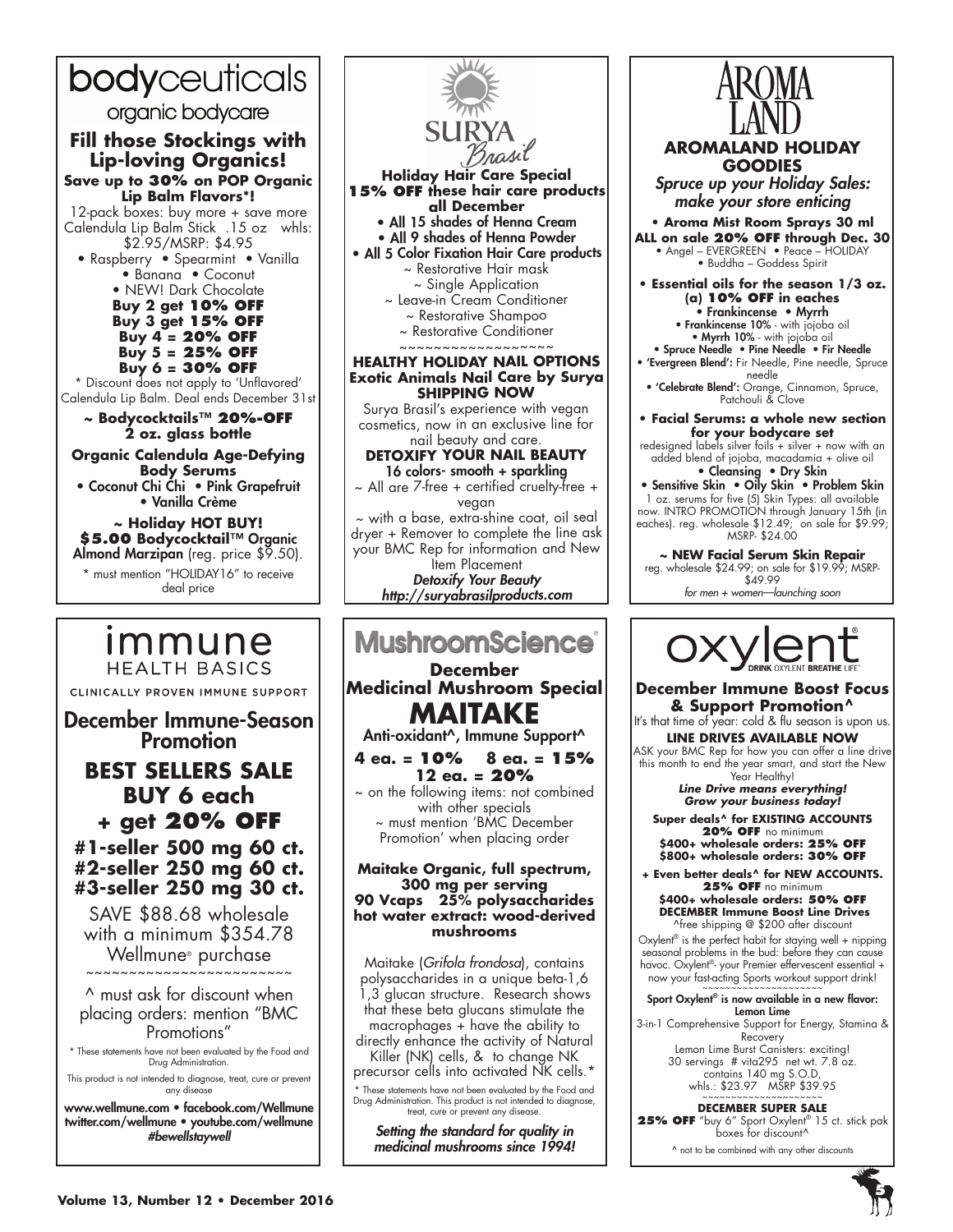#### **The Other Shoe Has Dropped**  *continued from page 2*

cure. For many of us in the natural foods movement, we are alert, well-studied and serious about finding natural and safe ways to help humankind. People in lab coats and with stethoscopes need to look in the mirror. Intent matters (and no, how much you owe for your degreed title does not matter to the health of the people whom you commit to treat: that shameful excuse should be banished with a declaration added to the Hippocratic Oath). Heal people effectively now: that is the noble pursuit that made you take this path at one time in your life. Doctors need to stand by Homeopaths and Homeopathic Medicine: because it needs to exist! It needs to be available: here and now!

We are all here together to roll up our sleeves and do what is needed to get people better: and there is no high holy chair from which to summarily dismiss therapies that work. Enough with the commercials telling people to "ask their doctor", before the long list of legal disclaimers that the products hawked could be life-threatening. There should be shame in this indecency. These "frauds" need to be denounced!

That is the ploy from the other side of the table: meanwhile, the homeopaths speak of an aware gradualism that is often needed for a true healing experience, the uniqueness of the individual and the perplexing complexities to unravel the situations that led to dis-ease. In 2016, only a numbskull would believe in a magic bullet. Of course the mainstream is scared: with its shop in disarray, every alternative avenue of health is a threat! Modern allopathic Medicine is big business, and hence the henchman logically is the Trade Commission. It plays out almost like a Sinclair Lewis novel. With that tone, I await the answer as to why this homeopathic intention is threatening!?

Hahnemann has a Statue in Washington D.C. (the Doctor Samuel Hahnemann Memorial stands near Scott Circle at the major interaction of Massachusetts Avenue and 16th Street, NW, Washington, DC. (Check it out: www.nlm.nih.gov/hmd/medtour/hahnemann. html). That is real power. Investigators and



Statue of Doctor Samuel Hahnemann in Washington, DC.

scientists may find truly amazing things, and parlay that into millions of leveraged greenbacks—but they will never get a statue in our Nation's Capitol! In early, less selfish times, scientific discoveries were applauded by scientific comrades: today lawyers are brought in immediately to figure out divestitures and marketing gameplans. Gargantuan and arrogant corporate monstrosities play with how they can manipulate the prescription pad, the scientific dialectic, and the direction of research funds: making up novel and unproven uses to gain new patent quotients to keep their little discovery valuable for future profit for the invested few. And where is the FTC allocating resources? Homeopathy has to prove itself, or we may stop its distribution! Do some investigation, desk drones: homeopathy is proving itself "beneficial" every day.

As we continue to get un-American as a Nation every day, each of us has to pick our battles. If you have ever seen a child with asthma calm down due to an intervention with a homeopathic remedy; if you have ever been amazed at how arnica takes the pain and swelling away; if you have ever seen the immediacy of homeopathy for symptoms of

### **STOCKING STUFFER**

**Nordic Naturals® for Pets Making those Christmas stockings magical this year** • Omega-3 Pet™ – 90 ct. + 180 ct. softgels • Omega-3 Pet™ – 2 oz. + 8 oz. fl. liquid

• Pet Cod Liver Oil – 8 oz. fl. liquid

Nordic Naturals<sup>®</sup> is committed to bringing exceptional products to not only humans, but our canine and feline friends as well by using 100% wild caught fish for all of pet care products.

This December, do something special to grow your PetCare section, highlighting Nordic Naturals® Omega-3s, and the noble 'Paws and Stripes' social cause in supporting our Military Veterans as well as aiding to save the life of a shelter dog. A true Holiday action.

Our pets are a part of many local families, and they also need natural healthcare. Make a Stocking stuffer endcap now to promote Nordic's pet care options, Newton for Pets homeopathic health aides, and Hair Doc's superior Pet Groomer brush Collection.



fever or diarrhea or hot flashes; or if you have ever seen or heard how snoring or cold sores or poison ivy are mollified when a remedy is administered—then you must stand up and be heard to protect homeopathy.

Right now, the ball is in the court of the legitimate Homeopathic Manufacturers, and they are all our friends. This assault by the FTC does nothing to protect the public from anything. This Directive is built upon insufficient necessity and inappropriate interference. It lacks the tone of truthfulness. It was presented unfairly and without a clean, viewable process and it leads to confusions in a marketplace where affordable healthcare needs should be the primary concern. As such it is bad government.

Now, the Homeopathic Manufacturers need to decide how to respond. How to find a thread of commonality and to reach back these actions have already been sprung, the glass has been split—to try to rectify the thrust of legal assault. No one knows what the next step will be. Bad oversight/leadership is capable of destroying complex situations very quickly. Finding health can be precarious and many people may soon suffer unnecessarily. Lawyers are huddling, reviewing and making statements. The marketplace will be stalled and freeze up with panic, worry and indecision: and the consumer will suffer.

Stay tuned. The other shoe has dropped: the unexpected one. There is no reason to believe that there is not more to come. For now, stand by your homeopathic principles; and maintain your homeopathic confidence! Stay informed.  $\bullet$ 

#### **NEW @ Eco Lips®**

**The hottest items in lipcare just multiplied by 5: get people to try them all**

**New POGO organic lip balm is now available in a 5-pack blister.**

#### **5-Pack includes:**

- Apricot Peach Iced Iced Berry • Mint Mint • Split Banana • Nothin' At All (Unscented)
- 5-Pack suggested retail price: \$10.99. [Wholesale \$6.99] #0568 Tray of 12: wholesale, \$83.88. They stack beautifully #0569

A wonderful gift item this holiday Stack this attention-grabbing display 4-tall near an endcap or at the registers.

#### ~~~~~~~~~~~~~~~~~~ **NEW & Delicious!**

Eco Lips® Mongo Kiss in a new flavor, **Acai Berry** convertible 15 ct. display Acai Berry Mongo Kiss #0605 [UPC 815601026058]

Acai Berry is a bright berry flavor with dark chocolate undertones. Organic Mongongo oil + Fair Trade Certified™ Cocoa Butter moisturize and protect. USDA Organic, Non-GMO, Fair Trade Certified™ + manufactured by a B Corporation!

*The Best Lip Balm for the World*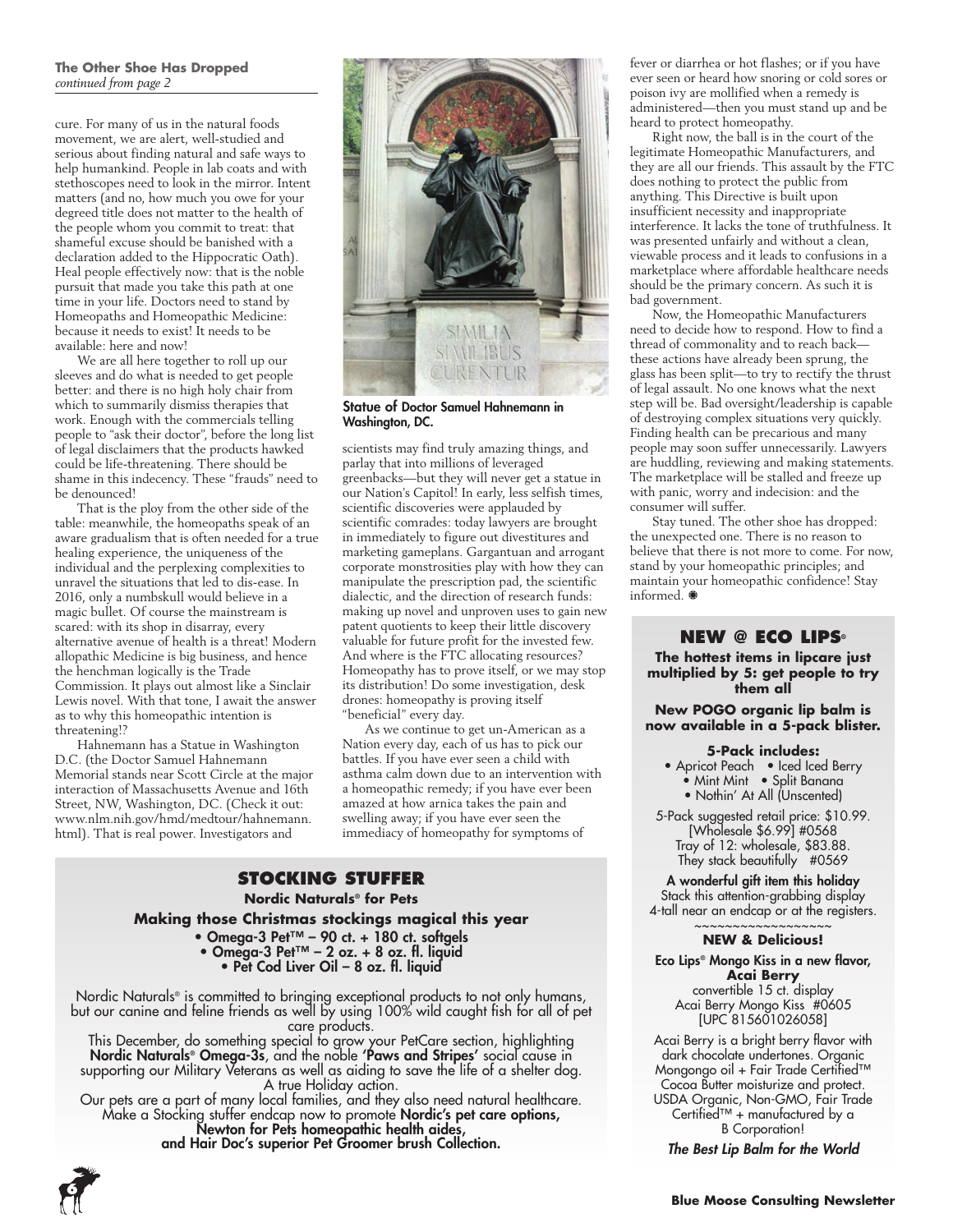# **Thank a Moose this Holiday Season**

them all. Linda cries and worries and is proud of all her stores. If I were building a team, I would pick Linda early, as I would be hard pressed to find a more earnest and dedicated employee. Merry Christmas to you and your family, Linda!

On the other side of Pennsylvania—in Steelers country—we are blessed to have Lori McElroy, who is most certainly the best Rep in Western PA. Lori keeps magnificent notes, and loves to train store staff. And she treats all her stores like family. I know that Lori's stores love her, and all of BMC loves her too: and Lori also gives time in the late hours to edit the monthly Moose. Thanks for the extra read here, Lori: and all that you have done for BMC since we were lucky to have you join the team. I don't know where BMC would be without you. BMC-North has industry veterans who take their job seriously: and the respect that they have earned and are given is happy proof of the strong relationships they have created and nurtured.

Alonzo Allen joined BMC with a strong history of retailer experience: and it shows. Alonzo can relate to the people who work the stores as well as anyone, and the smiles and relationships that he has in each store are proof positive of his amazing relatability. Alonzo is also a great asset to every store he services: he knows buying patterns and merchandising and retail business better than almost anyone. Alonzo gives his all. When Alonzo speaks, stores would be wise to listen! Alonzo is also a good friend: he is loyal and caring, and his interest in mutual successes for all his stores is something that creates smiles all around.

Angi Calhoun is the BMC Sales & Education Rep who has held the most positions in our company. Now, she adeptly covers the Charlotte area and she knows her stores. Angi is a whiz with excel files and planning and marketing, and we could go on. Angi takes her job seriously and nurtures all of her stores with equal care. As I have talked to Angi's stores, I often hear the words "favorite rep." Angi knows her stores sets as if they were her own: that is a strong suit and a valuable skill I have rarely seen. Joyous Holidays to Angi and her daughter Zoe!

Teresa Hutson rounds out the BMC-South team, covering the Coastal Carolinas. Teresa joined the team with the task of trying to develop an area of our territory that needed extra love. Teresa cares for her stores with the most noble of intents: it is as if every dollar spent by each store is a dollar that she wants to make sure is wisely used. I have watched as Teresa's gentle spirit has guided stores through the challenging times in the past two years. I know she is appreciated by her retailers, and she is treasured as much by her friends at BMC.

Danny Inman joined BMC through sheer determination, as he literally willed his job position into being. "I can do it, Michael," he said. It is hard to resist Danny's charm, and so his three-State position was created. Danny has had the pleasure of experiencing the beauty of West Virginia, and the genteel delight of South Carolina. Danny has learned the 81-corridor of southwestern Virginia as he has gone over those mountains many times. Many stores have been re-invigorated by Danny's can-do Spirit, and I hope that all his friends join me in wishing him well this Holiday season.

#### *continued from page 1* **JUST ANNOUNCED: New Bluebonnet Items 25th Anniversary continues with super new products**

**THIS IS GONNA BE BIG!**

**Targeted Choice® Blood Pressure Support vegetable capsules** 

#### **Nature's Pulse**

• Whole-foods based vascular defense formula^

- Scientifically-substantiated potencies
- Two sizes: 60 veg caps + 90 veg caps

2 caps providing: VIT B-6 (20 mg): Magnesium [aspartate] (150 mg); L-Arginine (250 mg); Taurine (250 mg); Hawthorn Flower/Leaf Extract (150 mg); Onion & Pumpkin Extract (125 mg): Hibiscus Flower Powder (100 mg); Olive Leaf Extract (100 mg); Grape seed Extract (50 mg); Co10 [ubiquinone] (20 mg).

\* Kaneka CoQ10® is a registered trademark of Kaneka Corporation \* OPtain120™ is a proprietary onion + pumpkin extract from Ryusendo Co., Ltd. ^ Kof-K Kosher, non-GMO, Vegan, Gluten-fee, Soy-free

~~~~~~~~~~~~~~~~~~~~~~~

#### **EXTREME EDGE® BCAA POWDER PLUS GLUT** *Boost your Recovery*

• Featured naturally-fermented BCAA at a scientifically- substantiated 4:1:1 ratio

- Delivered 1 gram Glutamine to support additional muscle growth^
	- Replenished electrolytes with coconut water
	- No artificially-derived sweeteners, flavors or colors
	- NSF-certified for Sport® tested for 200+ banned substances

Extreme Edge® BCAA powder PLUS Glutamine can be stacked with Extreme Edge® Pre Workout on an empty stomach 30 minutes prior to training or competition for a supercharged workout. And for quicker muscle recovery, stacked with Extreme Edge® Post Workout or Extreme Edge® 100% Natural Whey Protein Isolate 30 minutes after training or competition^. Athletes will love the NSF Certified for Sport® guarantees, as will the Clean Athlete, and parents wanting to protect their children and potential scholarships.

> Canister 13.23 oz powder. 30 servings per container 1 scoop providing:

Branch-chain Amino Acid complex: 5000 mg

(L-Leucine 3334; Isoleucine 833; Valine 833 mg)

L-Glutamine 1000 mg Coconut Water Powder (250)

*Other ingredients:* organic evaporated cane juice powder; erythritol, natural flavors, malic acid, coconut oil creamer, silicon dioxide, organic stevia, non-GMO beet juice (colorant), sunflower lecithin.

> \* Ajipure is a registered trademark of Ajinomoto AminoScience LLC. ^ These statements have not been evaluated by the Food and Drug Administration. This product is not intended to diagnose, treat, cure or prevent any disease.

Joe Sahulka has the tough territory of northern New Jersey, and he does not have the fortune of representing some of our biggest and most influential lines. I have walked with Joe through the rough times of trying to get his stores to understand that every BMC Manufacturer is the best in their class. Joe has had to work a little harder than some other Reps; and his resilience has continued to surprise me. Joe cares, and I know he would like to stay in this wonderful industry for his entire career: that intent has been his beacon light, and I believe that everyone in all his stores is happy when they see Joe. To a Happy and Successful 2017, dear Joe Sahulka!

And then there are the newer Moose. First, our Philly Rep, Hannah Strong: and she is! Hannah offers an enthusiasm that is irresistible. It is impossible to ever consider anything but that Hannah cares. She is bold and determined and full of optimistic zest. Hannah believes that she can accomplish anything: and that is one of the greatest rare skills. Hannah crossed her one year BMC mark months ago, and her thirst for information will make her a more respected Rep with every day of service. Hannah has the skills, and she loves her stores: and they love and trust

her back! Note to world: there is great love in Philadelphia!

The newest Moose is our Virginia Rep, Christina Sullivan, and she has made quite the positive-energy splash. (Yes, a Moose in a new territory does make a splash when jumping into new-found waters.) Christina has brought a stronger sales skill-set to her job than we have regularly seen in our hires since the time Blue Moose started hiring Reps. There are two things to be grateful for this Holiday season: one is that Christina has fast-made many close friends in her territory: they appreciate how much she cares and they are just as happy with her professional follow-through. Secondly, she loves the job as much as we hoped that she would. This is a difficult job—this caring for health food stores as an outside Rep—and you can never tell if someone will take the task to heart and give it all that they've got. Christina has successfully crossed the first lap in the long track of her natural sales career; and she is moving full-speed, learning the ropes as she goes. Dear Virginia, appreciate Christina and let

*continued on page 8*